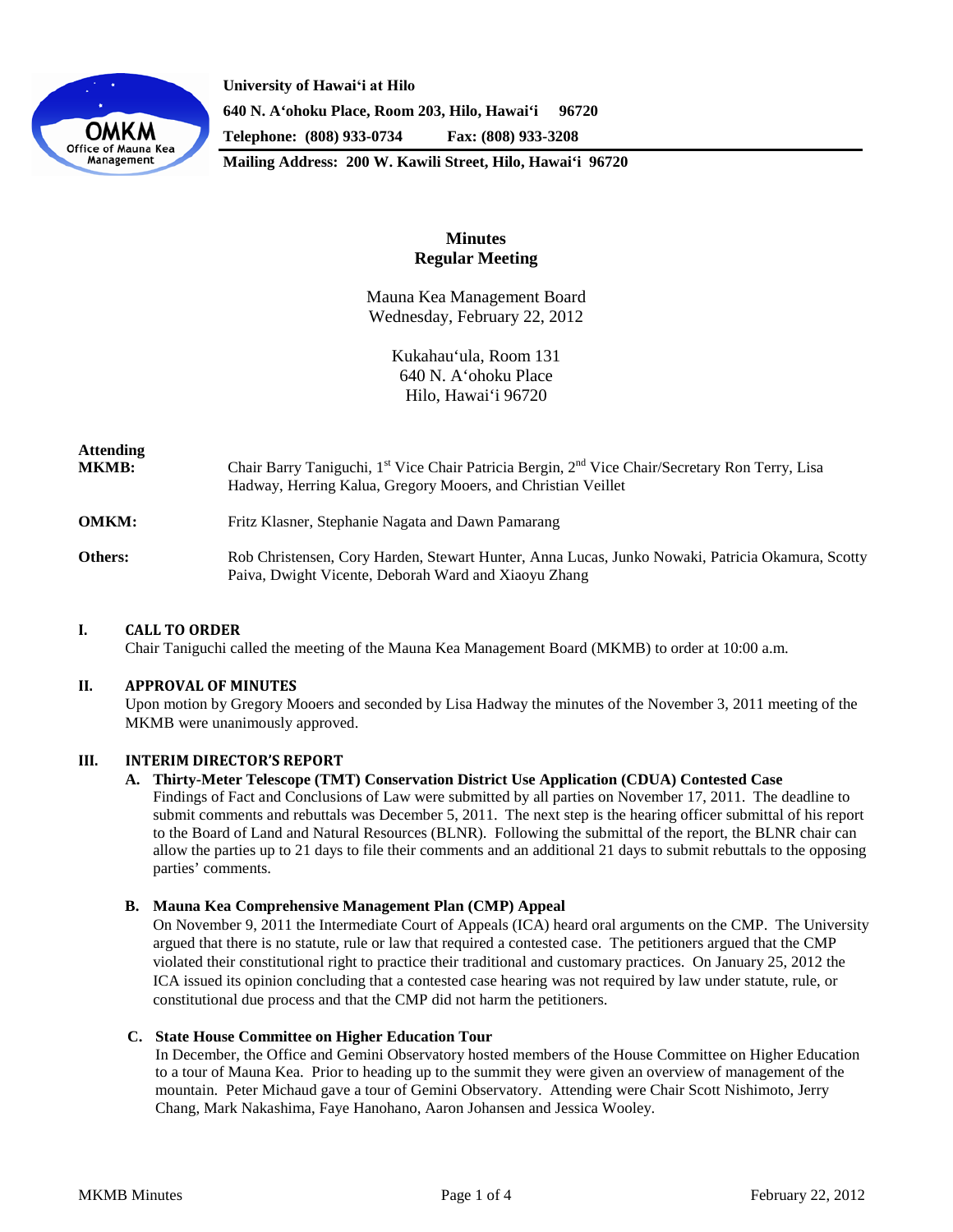# **D. ʻImiloa Astronomy Center Tour**

The Office, Institute for Astronomy, and Subaru are hosting a visit to Mauna Kea for the ʻImiloa staff next week Tuesday, February 28. They will be presented with an overview of the history of astronomy and management of the mountain. Subaru has offered a tour of their summit facility.

### **E. Commercial Tour Operators - Complaints**

Recently the Office has received complaints concerning commercial tour operators. One complaint involved an unpermitted company taking tours to Mauna Kea. A second complaint came from a tour operator that has no Mauna Kea ties, but who complained that a permitted operator was allowing an unpermitted operator to use his permit to take tours to the mountain. Chief Ranger Paiva and Interim Director Nagata met with the Public Utilities Commission (PUC) representative for clarification on PUC rules. A letter was sent to the unpermitted operator to cease advertising and conducting tours to Mauna Kea. The Office is currently investigating the second complaint.

### **F. Transit of Venus**

The transit of Venus will occur on June 5, 2012. Venus will transit across the sun beginning shortly after 12 noon and will end around 6:44 p.m. Being that this event occurs every 105 and 120 years or so, we are anticipating a large crowd and are working on a plan to handle parking, transportation and a large gathering of people. We are also soliciting the help of the commercial tour operators and coordinating our activities and communication with the Department of Land and Natural Resources (DLNR), Civil Defense, police, fire, and Hawaiian Homelands.

### **G. Wēkiu Bug Advisory Group**

The group met on February 13, 2012 to discuss the next steps. Members of the group were asked to submit suggestions and ideas to Fritz Klasner. The group will meet in April to prioritize activities. The U.S. Fish and Wildlife Service (Service) explained their rationale for removing the wēkiu bug from the candidate's list. The reason included the range of the bug is more extensive than previously known and that there were a number of plans that provide measures to protect the bug. The Service indicated that threats were being mitigated and managed. The only variable that could not be mitigated was climate change. The Service also explained that they did not consult with other parties such as DLNR because they are required to treat everyone fairly so that everyone will find out at the same time when it is published in the Federal Register. It was emphasized that we know considerably more about the bug than was known a decade ago and that this species is one of the most intensely studied species.

### **H. Fritz Klasner**

Interim Director Nagata introduced Fritz Klasner, OMKM's Natural Resources Program Manager. Fritz previously worked at Kenai Fjords National Park in Alaska where for the past 4-1/2 years he was involved in natural resource management with the last two years as Chief of Resource Management. At Kenai he oversaw the natural and cultural resources program for the park. Prior to working at Kenai he worked at Volcanoes National Park as an ecologist for the Pacific Islands Inventory and Monitoring network. His responsibilities at Volcanoes National Park included conducting baseline natural resource inventories and preparing ecological monitoring programs. Fritz has been with us for about a month and has already taken the lead on the development of the invasive species plan, fireweed control, reviewing environmental assessments for the Hawaiian Homelands and the Hakalau Forest National Wildlife Refuge. Also on his plate is coordinating and developing a botanical monitoring program and working with Jesse Eiben on the invertebrate study.

### **IV. KAHU KŪ MAUNA COUNCIL (KKMC)** No report.

# **V. Committee Reports**

# **A. Environment Committee**

Dr. Terry invited Fritz Klasner to give the committee report. Tasks the committee is working on include:

- 1. Invasive species monitoring plan with the Big Island Invasive Species Council (BIISC)
- 2. A vegetation monitoring plan suggested by Dr. Grant Gerrish
- 3. Hydrology study and what types of work are needed for hydrologic monitoring to improve the basic knowledge of hydrology on the summit

Deborah Ward, a committee member, added one thing not in the BIISC draft that should be included which is the impact of ungulates on the summit and the Science Reserve itself. The other topic discussed had to do with cats at Hale Pohaku. There is a possibility that cats are impacting the birds. It is important to consider trapping them and removing them. Ms. Ward also encouraged the Board to help explore with the environmental community and with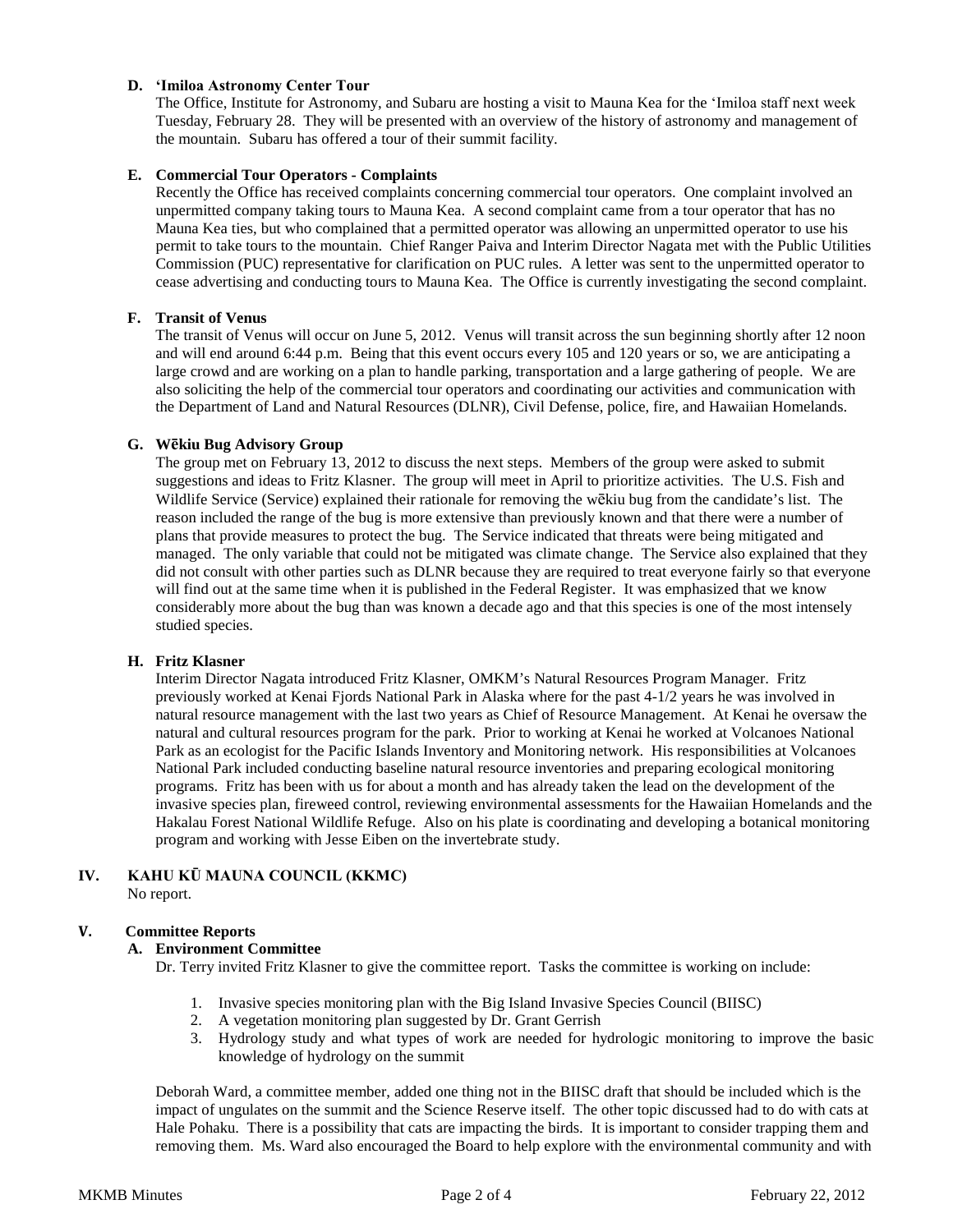the Hawaiian community the potential of using Dr. Don Thomas' equipment to learn more about the hydrology on the summit. Dr. Thomas suggested that we consider stakeholders not only within the Mauna Kea Management Board and the Kahu Kū Mauna, but some of the stakeholders that are very concerned about contamination of the groundwater by sewage, hazardous waste and runoff.

Dr. Terry added another topic discussed was the lack of precipitation data. The committee is looking at getting some sort of rain gauge that can handle the conditions on the summit.

Interim Director Nagata stated she has been talking with Dr. Don Thomas and would like to fund him but he is very tied up right now doing geothermal work. We are hoping he can suggest others we could work with. What we would like to do is to be able to engage our students to help with the project.

The Office is working with Dr. Steve Businger who is doing the climate change model for us. He will be helping us determine where we need to put these rain gauges. We will probably need to work with the observatories to have it attached to their facilities. The rain gauges will need to be heated, and, therefore will need to connected to an electrical outlet.

Stewart Hunter stated they have noticed cats at Hale Pohaku. In early January, they borrowed traps from the Humane Society and also bought one. Five cats were trapped, 2 adults and 3 kittens, and taken to the Humane Society.

# **VI. NEW BUSINESS**

### **A. Office of Mauna Kea Management (OMKM) Resource Library**

Patricia Okamura, Junko Nowaki and Xiaoyu Zhang gave a presentation of the OMKM resource library.

Ms. Okamura provided an introduction explaining the library contains about 1,700 items. It includes environmental impact statements and planning documents and information about infrastructure as well. Also included are about 650 monographs, books, documents and other studies. There are also over 950 journal articles. Their work is ongoing. There is so much material out there on Mauna Kea, but some are very difficult to find. Currently they can provide reference service to the public either by email [\(omkmlibrary-l@lists.hawaii.edu\)](mailto:omkmlibrary-l@lists.hawaii.edu) or by phone 933-3177. Plans are to make the online catalog available to the public by the end of 2012.

Ms. Nowaki gave a presentation on the collection and described the guidelines used to select items to add to the collection:

- $\triangleright$  The collection started in mid 2003
- $\triangleright$  Materials added to the collection are appropriate for researchers, serious scholars, as well as university students
- $\triangleright$  Primary concern is materials relating to the higher elevation of the mountain top for which OMKM is responsible
- $\triangleright$  Also includes materials about the lower elevations when topics or issues have impact on the higher elevations
- Materials on non-Mauna Kea locations are included when they contribute to a better understanding of Mauna Kea issues and topics

Types of materials collected are:

- Environmental Impact Statements, including drafts
- Various Mauna Kea Plans
- $\blacktriangleright$  Legal documents
- $\triangleright$  Videos
- Books, pamphlets/brochures, reports and studies, oral histories
- $\triangleright$  Journal reprints
- Mitsuo Akiyama archives a unique collection donated by the Akiyama family to OMKM
- Newspaper index of current Mauna Kea articles in local newspapers

Topics or subjects included are:

- Historical materials from early travelers or visitors to Mauna Kea
- $\triangleright$  Early Hawaiians and their cultural practices involving the mountain